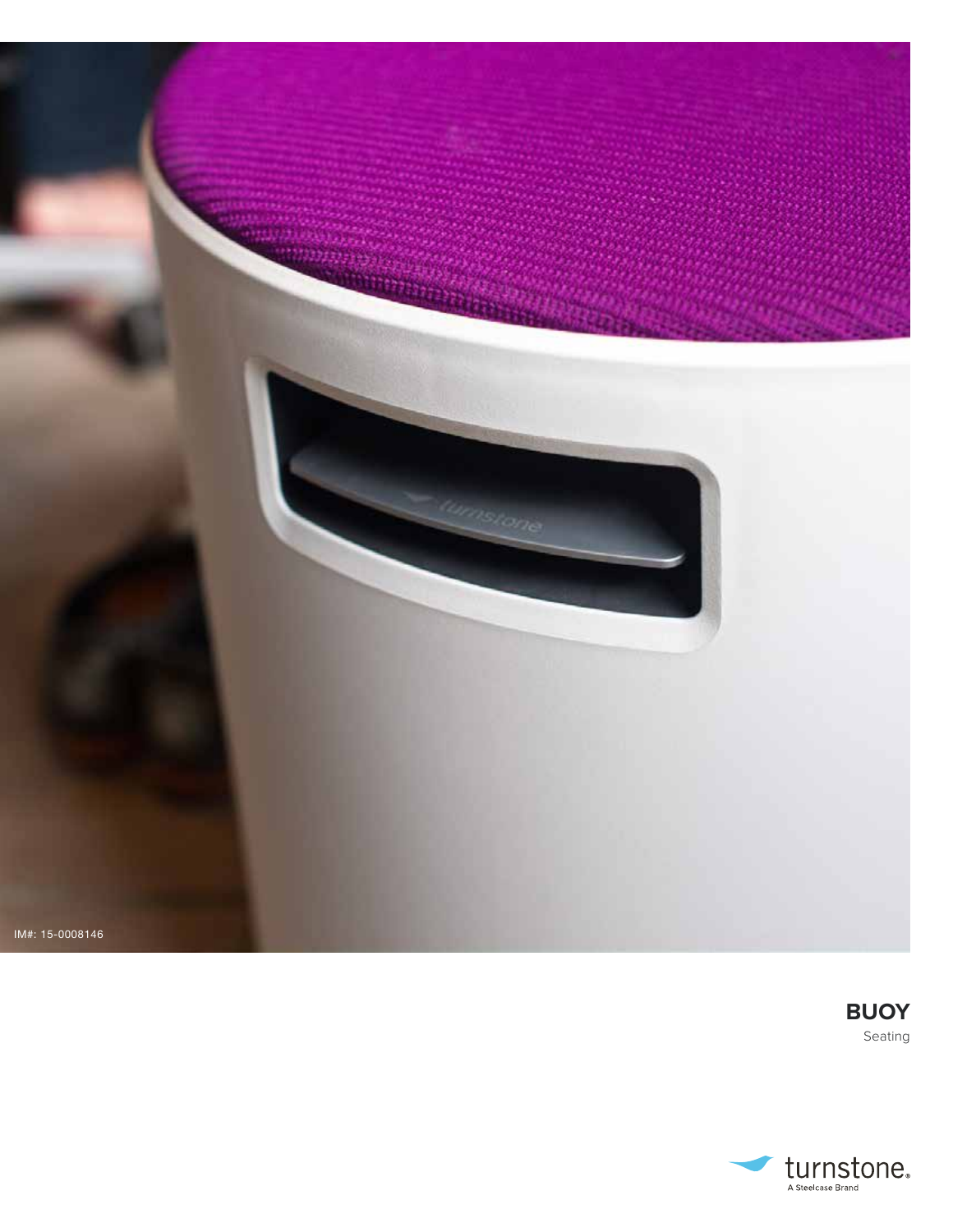

At turnstone, we believe space and culture are game-changing ingredients for companies young and old, large and small. That's why we're focused on helping entrepreneurs leverage their culture and their space to accelerate business results, and on helping intrapreneurs activate a sense of startup culture to do the same.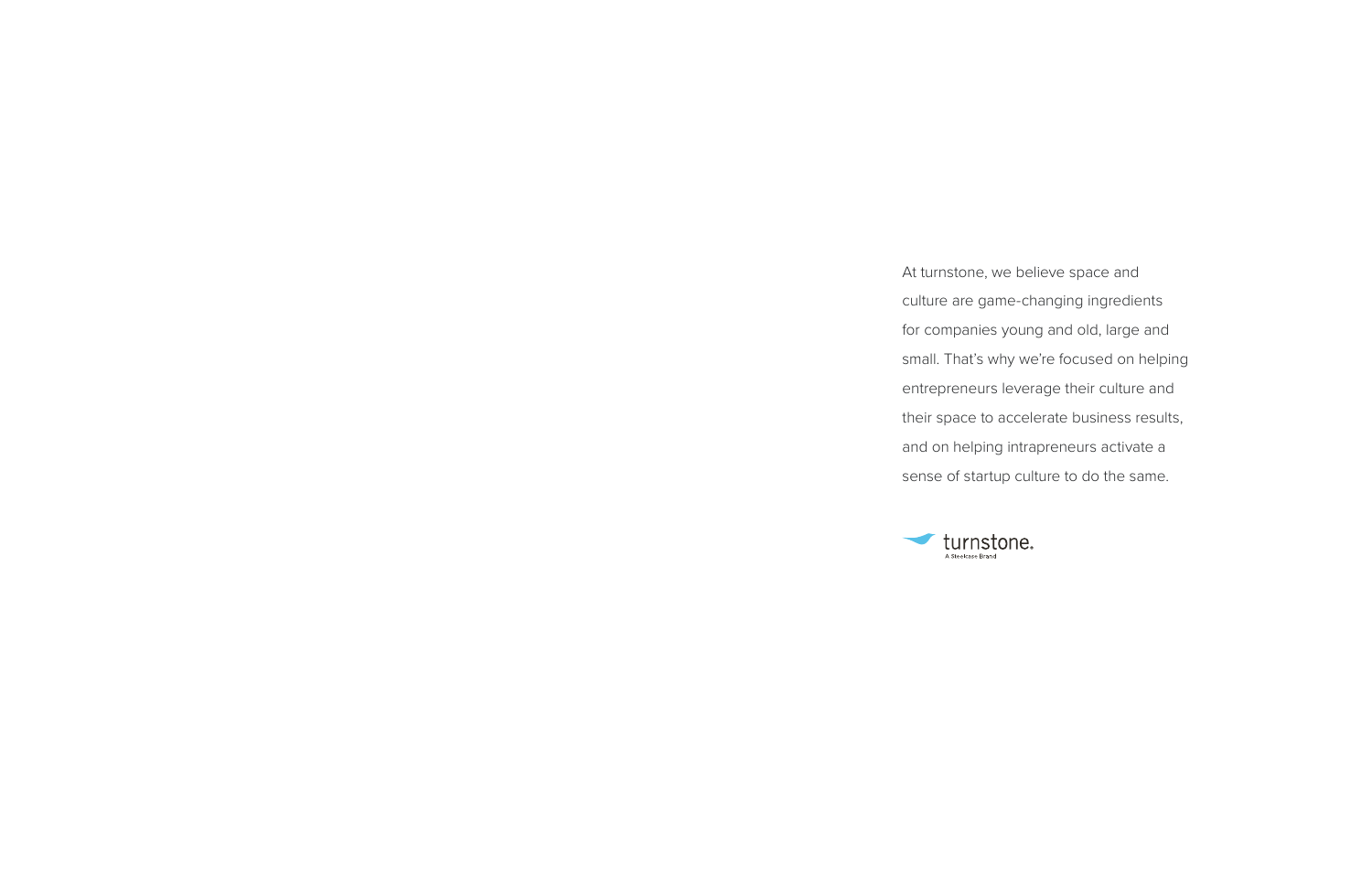

# **WHAT IS STARTUP CULTURE?**

People are passionate about meaningful work. We take work home and take home to work, erasing lines and cross-pollinating our lives. We want everything we do to feel authentic and actively seek ways to let our personalities shine through—especially in the office.

These hallmarks of startup culture begin with the belief that work can happen anywhere, and that having the freedom to choose where to work is foundational to authenticity.

#### **Passion**

Passion is at the core of startup culture. Whether it's passion for community, revenue or environment, this focus becomes the heart of the business and the rally cry for the team.

#### **Personality**

For many entrepreneurs, the simple act of incorporating photos and personal items to the space is a first step toward putting personality on display. Taken a step further, personality can include commissioned artwork, custom colors, reclaimed wood and rich surface materials.

#### **Authenticity**

The freedom to truly be yourself without compromise is the holy grail of the startup ecosystem. Authenticity recognizes that each person brings diversity to the team, and it intentionally celebrates the individuality of each person, the way they work and their unique creative contributions.

### **Agility**

Startup culture depends on an agile physical environment that allows nimble movement between standing height tables, impromptu meeting spaces and traditional desking solutions. But equally important is the agile support of innovation and strategy pivots directly impacting business results.

### **STARTUP CULTURE + BUOY**

Buoy's whimsical take on sitting represents the best of startup culture. Its rock, wobble and tilt encourage fun, authenticity and agility in fast-paced environments. Choose colors that represent your personality or brand, and you'll be rocking in no time.

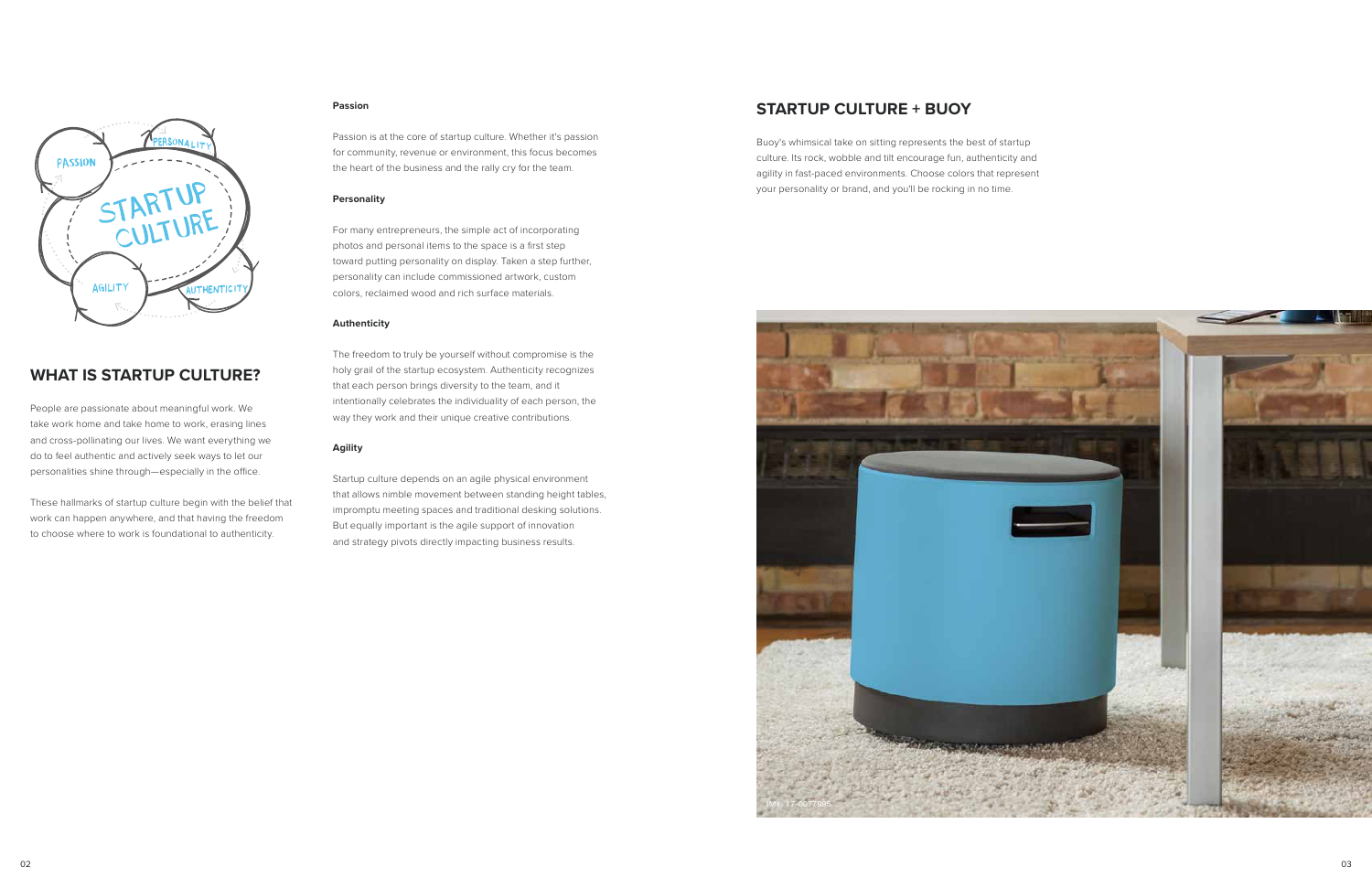# **ROUND OUT YOUR OPTIONS**

Designed to engage your core and promote active sitting, Buoy makes big waves in offices large and small.

"Inspired by gently rocking ocean buoys, we designed Buoy to bring motion into the office in a way that other active seats do not. The round base keeps users on their toes, and the height adjustability makes it comfortable for nearly everyone."

- Markus McKenna, Director, Global Design

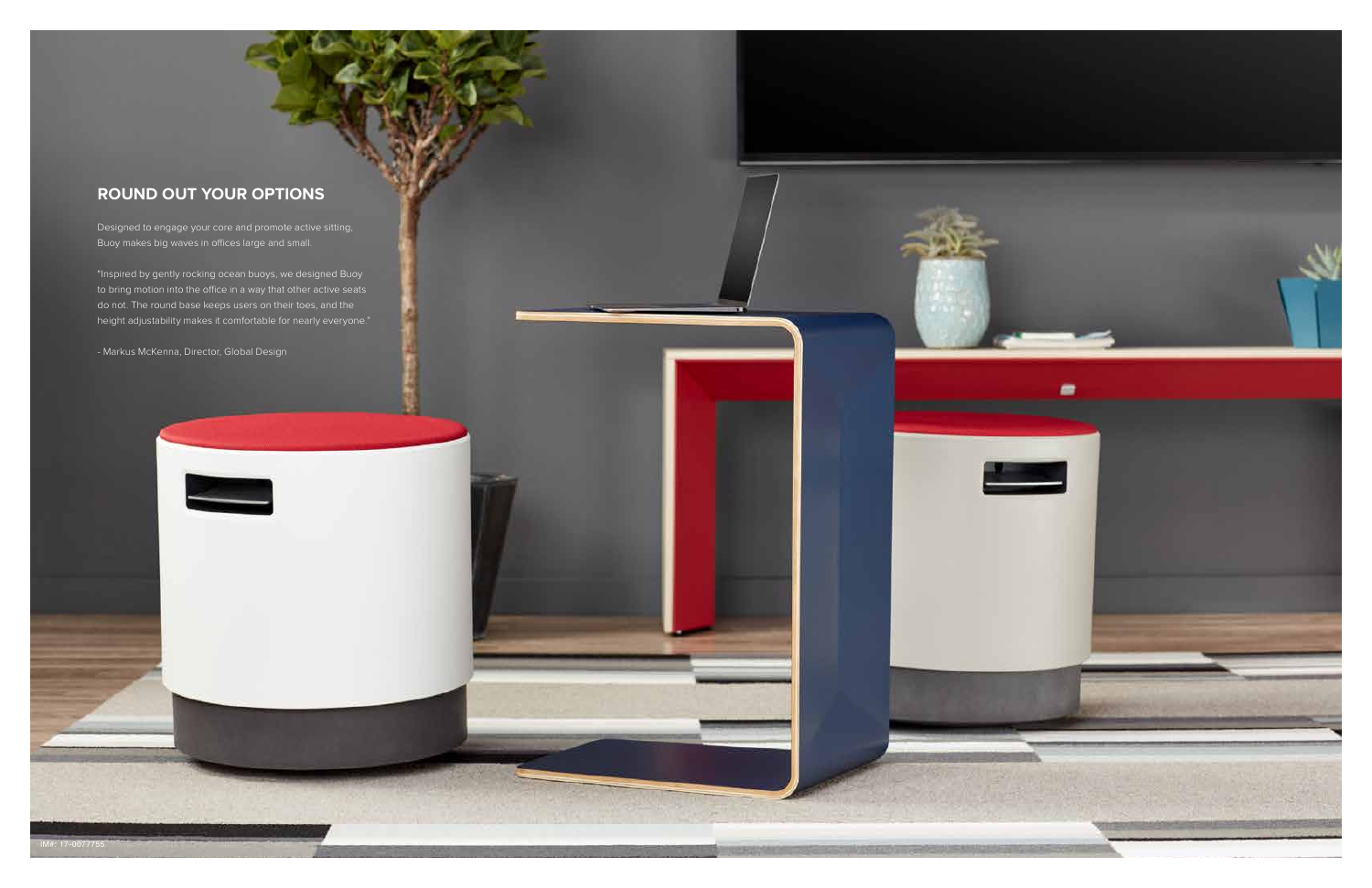# **MOVEMENT IS GOOD FOR YOU**

Whether workers want a wellbeing boost or just a change of scenery, having the freedom to move throughout the day is critical. With height adjustability and 12 degrees of tilt, Buoy fires up legs and abs, delivering a unique take on "mobile" work.





**20**

Pounds



Inch diameter



Degree tilt at rest



Degree tilt at play



Inch height adjustment (17-22.5")

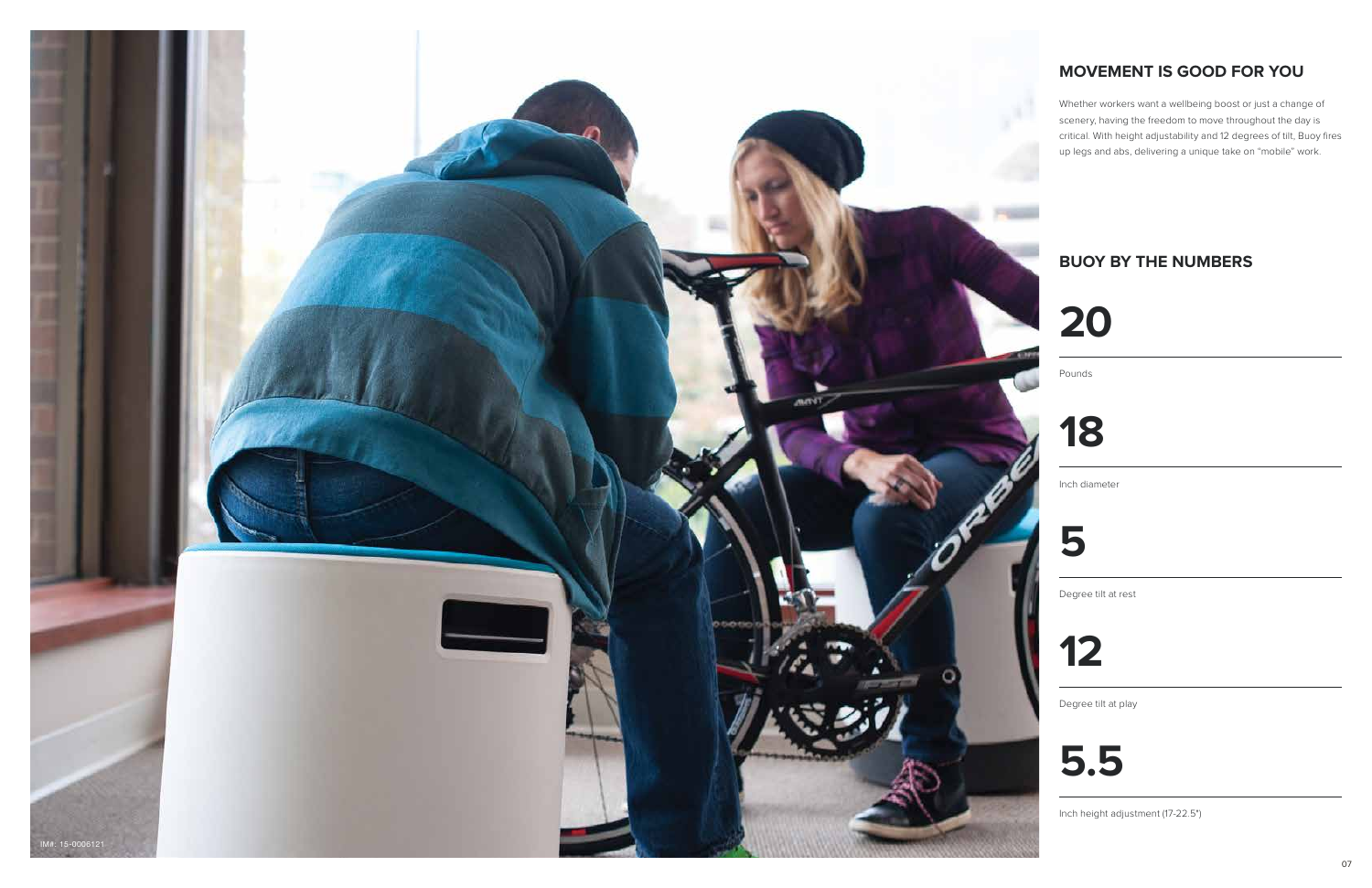## **MOBILE DESIGN**

With a built-in handle and weighing just 20 pounds, Buoy goes where you go. Take it to a meeting down the hall or grab a seat with coworkers for impromptu brainstorming. Great for dorm rooms, conference rooms, gaming spaces or an extra seat around the table, Buoy is agile and easy to love.

# **WELL-ADJUSTED**

Research shows that activity isn't just good for the body — it's great for the mind, too. Buoy integrates movement during quick sits, brainstorm sessions and group meetings to boost focus and enhance productivity.





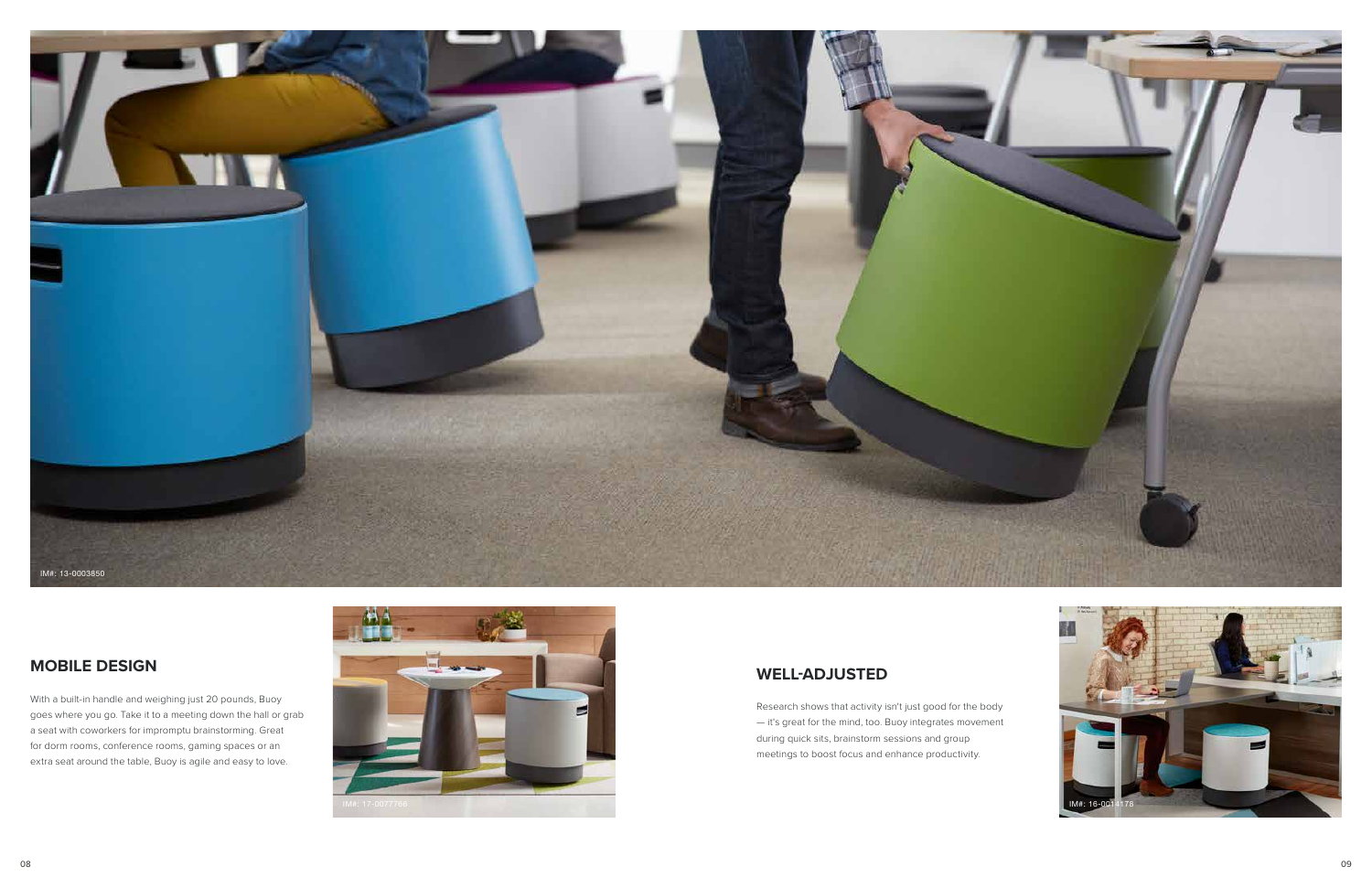**BUOY: YOUR WAY**

Buoy injects spaces with startup culture with its unique twist on personality and fun. Six base colors and countless cap fabric options spotlight your individuality, brand or school

spirit to effortlessly capture the essence of who you are.















IM#: 16-0069739

IM#: 16-0069736







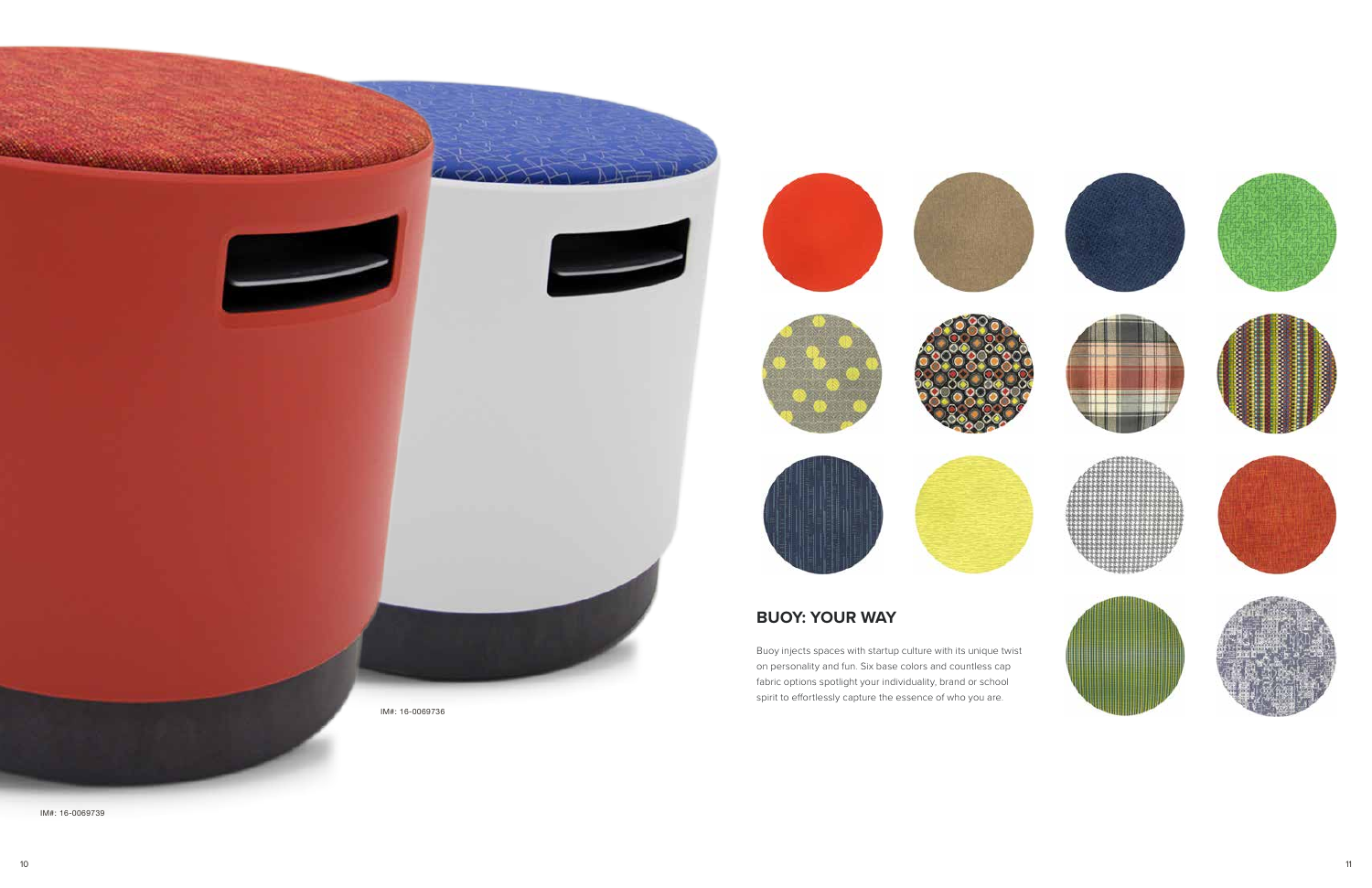### **SUSTAINABILITY**

At its heart, sustainability at Steelcase is about people. It's about creating and supporting the economic, environmental and social conditions that allow people and communities to reach their full potential.

Innovative products and solutions result. In the development of our products, we work to consider each stage of the life cycle: from materials extraction, production, transport, use and reuse, until the end of its life. We demonstrate performance through third-party verified certifications and voluntary product declarations.

Research and insights direct our path. It's not only about creating goods, it's about living our values. It's not just about reducing our footprint, it's about expanding our reach. It's about creating lasting and meaningful change to enable the long-term wellbeing of current and future generations.

**Page 3** IM#: 17-0077995: Blue Buoy (6333 Picasso body) with 6527 Merle non-upholstered cap.

**Page 6-7** IM#: 15-0006121: White Buoys (6009 Arctic White body) with Connect Blue Jay 5S21 caps.

Page 8-9 IM#: 13-0003850: Blue Buoys (6333 Picasso body) and Green Buoys (6335 Wasabi body) with Buzz2 Grey cap. IM# 17-0077766: Grey Buoy (6337 Element body) with Designtex Starburst Dark Blue Green 3748-401 cap. Grey Buoy (6337 Element body) with Designtex Lattitude Daybreak 37777-201 cap. IM#: 16-0014178: White Buoys (6009 Arctic White body) with Designtex Beguiled by the Wild Hummingbird 3495-402 cap.

Steelcase's sustainability promises, actions and results are communicated in an annual Corporate Sustainability Report.

### **SURFACE MATERIALS IN BROCHURE**

Page 10 IM#: 16-0069739: White Buoy (6009 Arctic White body) with 59DF Designtex Draft Cobalt 3703-403 cap. IM#: 16-0069736: Red buoy (6338 chili body) with 5999 Designtex Tweed Multi Flame 3722-302 cap.

**Cover** IM#: 15-0008146: White Buoy (6009 Arctic White body) with Chainmail Geranium 5556 cap.

**Page 4-5** IM#: 17-0077755: White Buoys (6009 Arctic White body) with Designtex Chromatic 3253-304 caps.

Page 11 Buoy caps (left to right) Top Row: Designtex Bute Melrose Poppy 3805-701, Designtex Bute Tweed Mouse 3804-103, Designtex Bute Braemar Navy 3802-402 and Designtex Draft Lawn 3703-502. Second Row: Designtex Round Leaves Brunia 3560-802, Designtex Concept Blacktop 3464-904, Designtex Plaid Robin 3782-301 and Designtex Checker Stripe Carnival 3481-904. Third Row: Designtex Pinpoint Indigo 3778-402, Designtex Hemstitch Chartreuse 3752-501, Designtex Holmes Pewter 3624-802 and Designtex Tweed Multi Flame 3722-302. Bottom Row: Designtex Transport Rainfort 3474-902 and Kvardart Grid 2 744.



**TSBUOYWHITE** TSBUOYBLACK TSBUOYBLUE TSBUOYGREEN TSBUOYGREY TSBUOYRED

13<br>12

### **STATEMENT OF LINE**

#### **Buoy**